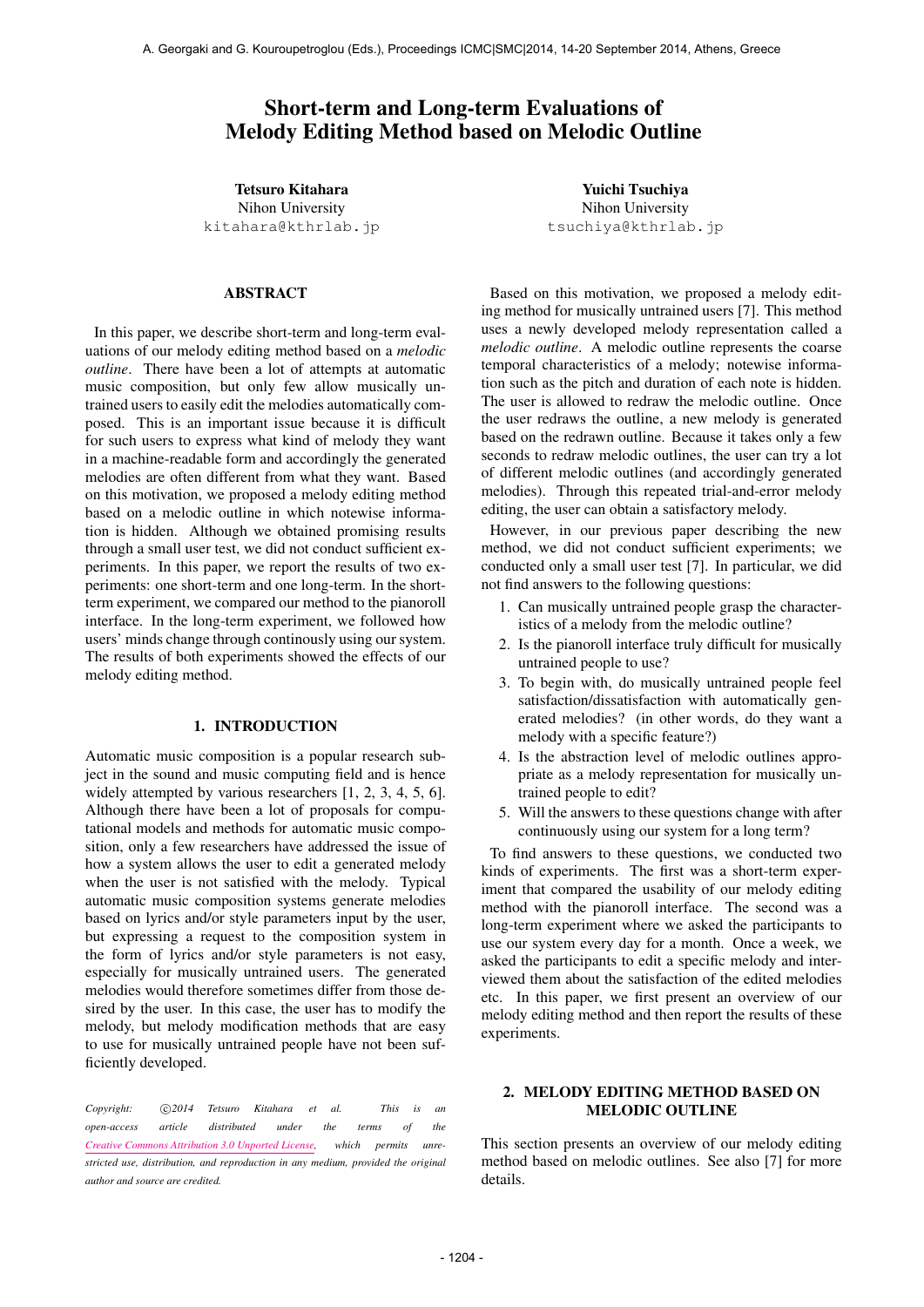

Figure 1. Example of melodic outline.

#### 2.1 What is Melodic Outline

A melodic outline is a melody representation in which the melody is represented as a continuous curve. An example is shown in Figure 1. A melodic outline is mainly used for editing a melody with a three-step process: (1) the target melody represented as a sequence of notes is automatically transformed into a melodic outline, (2) the melodic outline is redrawn by the user, and (3) the redrawn outline is transformed into a sequence of notes. The key technology for achieving this is the mutual transform of a sequence of notes and a melodic outline. We think that this mutual transform should satisfy the following requirements:

- 1. A melodic outline does not explicitly represent the pitch and note value of each note.
- 2. When a melodic outline is inversely transformed into a note sequence without any editing, the result should be equivalent to the original melody.
- 3. When a melodic outline edited by a user is transformed into a note sequence, musically inappropriate notes (e.g., notes causing dissonance) should be avoided.

No previous studies have proposed melody representations satisfying all these requirements. Various methods for transforming a melody to a lower-resolution representation have been proposed such as [8], but these representations are designed for melody matching in queryby-humming music retrieval, so they cannot be inversely transformed into a sequence of notes.

This method supposes that the user composes a melody with an existing automatic music composition system. The melody is transformed into a melodic outline with the method described in Section 2.2. The user can freely redraw the melodic outline. Once the outline is redrawn, a new melody (note sequence) is immediately generated using the method described in Section 2.3. If the user is not satisfied with the result, the user again edits the melodic outline. The user can repeat the editing process until a satisfactory melody is obtained.

### 2.2 Transform of a Note Sequence into a Melodic **Outline**

The given MIDI sequence of a melody (Figure 2 (a)) is transformed into a pitch trajectory (Figure 2 (b)). The pitch is represented logarithmically. Regarding the pitch trajectory as a periodic signal, the Fourier transform is applied to this trajectory. Note that the input to the Fourier transform is not an audio signal, so the result does not represent a



Figure 2. Flow of extracting melodic outline. (a) Note sequence of melody. (b) Pitch trajectory of melody. (c) Melodic outline.

sound spectrum. Because the Fourier transform is applied to the pitch trajectory of a melody, the result represents the feature of temporal motion in the melody. Low-order Fourier coefficients represent slow motion in the melody while high-order Fourier coefficients represent fast motion. By extracting low-order Fourier coefficients and applying the inverse Fourier transform to them, a rough pitch contour of the melody, i.e., the melodic outline, is obtained (Figure 2 (c)).

## 2.3 Inverse Transform of a Melodic Outline into a Note Sequence

Once part of the melodic outline is redrawn, the redrawn outline is transformed into a note sequence.

First, the Fourier transform is applied to the redrawn outline (Figure 3 (a)). Then, the higher-order Fourier coefficients of the original pitch trajectory, which had been removed when the melodic outline is extracted, are added to the Fourier coefficients of the redrawn outline to generate the same pitch trajectory as the original melody from the non-redrawn part of the melodic outline. Next, the inverse Fourier transform is applied, producing the post-edit pitch trajectory (Figure 3 (b)).

Next, the pitch trajectory is transformed into a note sequence. In this process, notes that cause dissonance with the accompaniment are avoided, which is achieved using a hidden Markov model. The HMM used here is shown in Figure 3. This model is formulated based on the idea that the observed pitch trajectory  $O = o_1 o_2 \cdots o_N$  is emitted with random deviation from a hidden sequence of note numbers  $H = h_1 h_2 \cdots h_N$  that does not cause dissonance.

### 3. SHORT-TERM EXPERIMENT

The short-term experiment aimed at comparing the usability of our melody editing method with the pianoroll interface. We hypothesized that our melody editing method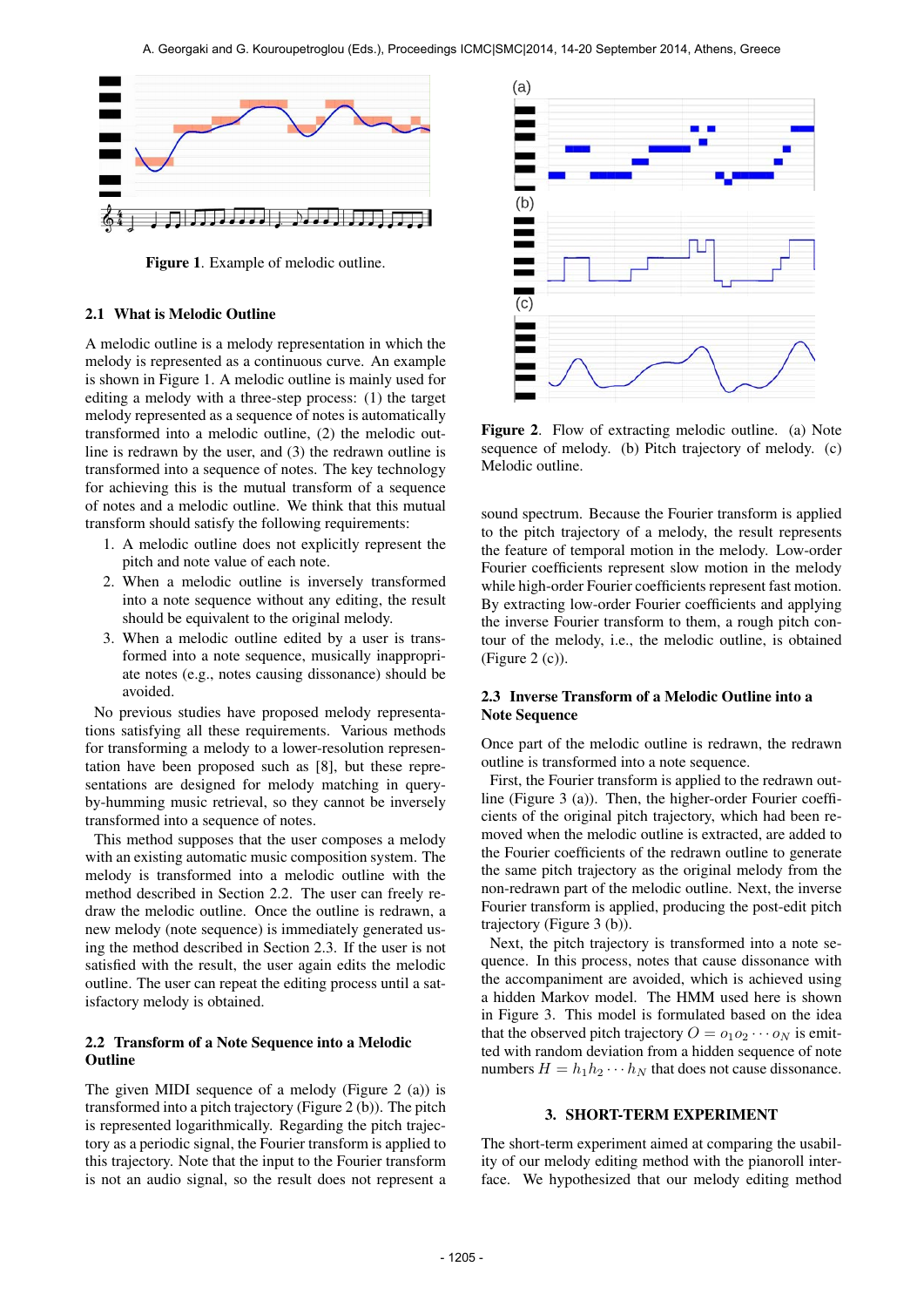

Figure 3. Flow of generating melody from meldic ountline. (a) Redrawn melodic outline. (b) Pitch trajectory obtained with the Fourier transform. (c) Melody generated with the HMM.

would be superior to the pianoroll interface for musically untrained people (such as those who have not composed using a converntional MIDI sequencer) because our method does not require the user to consider consonance with the backing harmony when selecting notes for the melody. On the other hand, we hypothesize that, for users who have composed using a conventional MIDI sequencer, our melody editing method will not be superior because they can manipulate each note directly with the pianoroll interface.

#### 3.1 Experimental Conditions

We asked the participants to edit a melody using both our system and the pianoroll interface. The melody was prepared by providing the lyrics "*Boku ga makura wo shite neru toki mo / Ohisama wa nezu ni guruguru to / Chikyu no mawari wo mawatte wa / Asa mata asa wo koshiraeru*" 1 , an excerpt of a poem entitled *Ohisama no tabi* taken from Sekai Doyo Shu[9], set to Orpheus [6], a music composition system based on the prosody of Japanese lyrics. The participants were 12 students (9 males and 3 females). The musical experience of the participants is listed in Table 1. Screenshots of the systems used in this experiment are shown in Figure 5. To allow the participants to rate the generated melodies, we installed a set of buttons labeled 1 to 5. Note that these buttons are used only for recording the pariticipant's ratings and thus have no effect on the melody generation process.



Figure 4. Overview of HMM for estimating note sequence from pose-edit pitch trajectory

Table 1. Musical experience of participants in the shortterm experiment

|              | Performance        | Composition    | Group        |
|--------------|--------------------|----------------|--------------|
| A            | Electone, 10 years | Yes            |              |
| B            | Piano, 16 years    | Yes            |              |
| C            | Piano, 9 years     | Yes            | Intermediate |
| D            | Piano, 7 years     | No             |              |
| E            | Piano, 7 years     | No             |              |
| $\mathbf{F}$ | Piano, 2 years     | No             |              |
| G            | N <sub>0</sub>     | No             |              |
| H            | N <sub>0</sub>     | N <sub>0</sub> |              |
| T            | N <sub>0</sub>     | N <sub>0</sub> | Novice       |
|              | N <sub>0</sub>     | N <sub>0</sub> |              |
| K            | N <sub>0</sub>     | N <sub>0</sub> |              |
| L            | No                 | No             |              |

A–L represents the label of each participant.

First, the participants practiced with both systems. With the participants who belong to the department of computer science, we spent 10 minutes explaining how to use both systems and then allowed free practice for three minutes. With the remaining participants, we spent 15 minutes explaining how to use both systems and then allowed free practice for five minutes.

In the next phase, we gave the participants instructions on how they should edit a given melody, namely: "make notes from the second to the third measures gradually lower in pitch, then make notes in the third measure gradually raise." The participants used our system to edit the given melody according to these instructions, and then answered the following questions:

- Q1 Were you satisfied with the output melody?
- Q2 Was editing easy?
- Q3 Did the generated melody match what you expected when drawing the outline?
- Q4 Do you think that you were able to draw a melodic outline as instructed?

The answers to these questions were on a scale of one to seven. The time for editing was not limited; participants were allowed to edit the melody until satisfied.

<sup>1</sup> This is a Japanese translation of "The sun is not a-bed, when I / At night upon my Pillow Lie; / Still round the earth his way he takes, / And morning after morning makes" from "The Sun's Travels" written by Robert L. Steveson.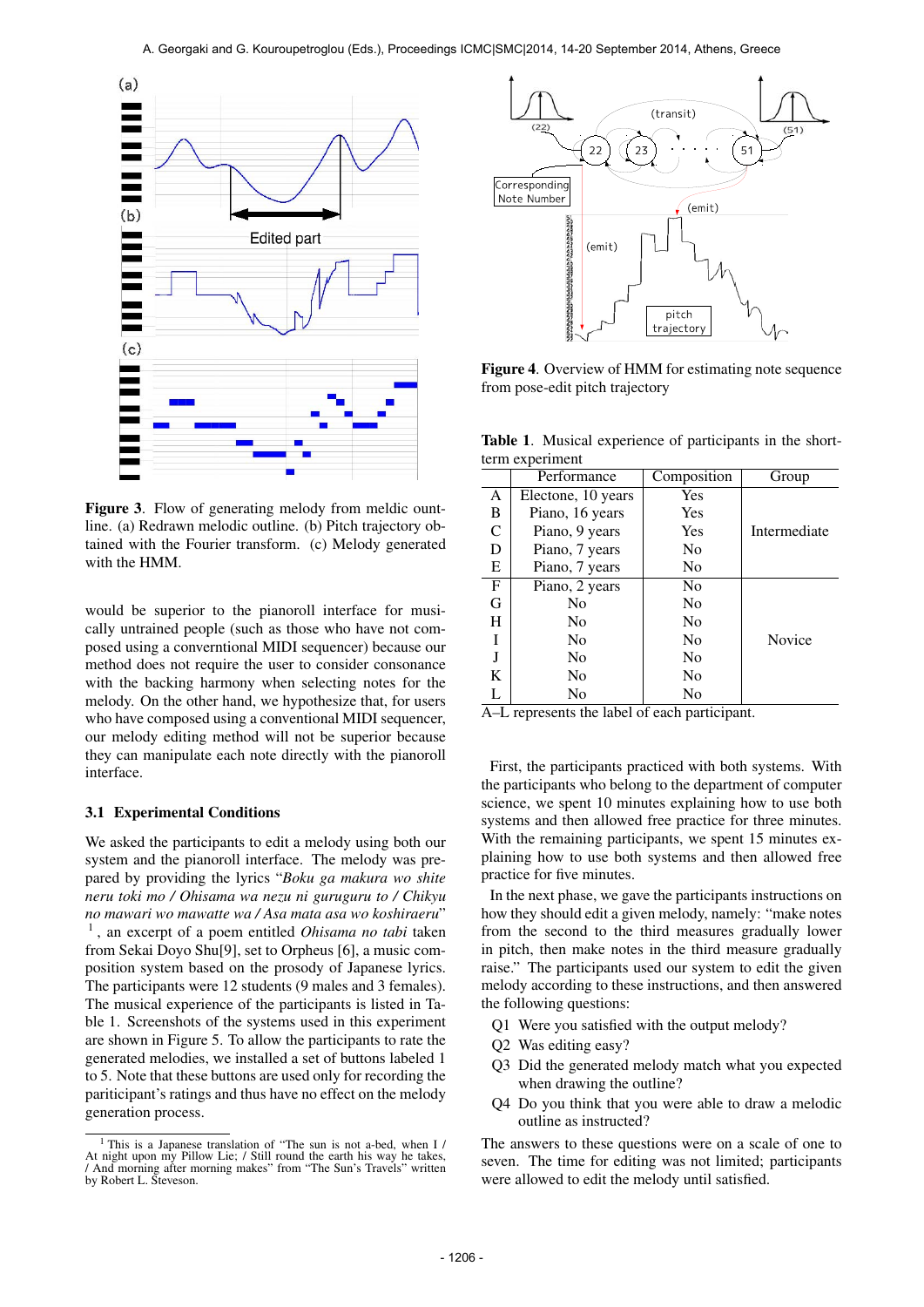| <b>Table 2.</b> Results of short-term experiment ("No answer) |        |                |                |                |     |                          |                |                |                          |
|---------------------------------------------------------------|--------|----------------|----------------|----------------|-----|--------------------------|----------------|----------------|--------------------------|
| Participants                                                  |        | Our system     |                |                |     |                          | Pianoroll      |                |                          |
|                                                               |        | Q <sub>1</sub> | Q <sub>2</sub> | Q <sub>3</sub> | Q4  | Editing time             | Q <sub>1</sub> | Q2             | Editing time             |
|                                                               | A      | 6              | 3              | $\overline{2}$ | 6   | 3min 00s                 | 6              | 6              | $1min$ 40s               |
|                                                               | B      | 6              | 7              |                | 7   | $2min$ 00s               | 3              |                | 4min 00s                 |
|                                                               | C      | 6              | 3              | 5              | 6   | 6min 00s                 | 6              | $\overline{2}$ | 8min 30s                 |
| Interm.                                                       | D      | 3              | 3              | 5              | 5   | 6min 00s                 | 5              | 6              | $5\text{min}$ 00s        |
|                                                               | E      | 6              | $\overline{2}$ | 5              | 6   | 4min 40s                 | 5              | 5              | $5\text{min} 30\text{s}$ |
|                                                               | Median | 6              | 3              | 5              | 6   |                          | 5              | 5              |                          |
|                                                               | Mean   | 5.4            | 3.6            | 4.8            | 6.0 |                          | 5.0            | 4.0            |                          |
|                                                               | F      | 6              | 7              | 6              | 6   | 3min 50s                 | 6              | $\overline{2}$ | 8min 00s                 |
|                                                               | G      | 1              | 2              | *              | 3   | 8min 10s                 | 7              | 2              | $9min$ 00s               |
|                                                               | H      | 5              | 5              | 6              | 5   | $10\text{min}$ 45s       | 2              | $\overline{2}$ | $14\text{min}$ 00s       |
|                                                               | T      | 6              | 6              | 6              | 7   | $4min\ 50s$              | 6              | 6              | 9min 20s                 |
| Novice                                                        | J      | 6              | 3              | 5              | 5   | $10\text{min}$ 30s       | 5              | 6              | $7min$ 40s               |
|                                                               | K      | 6              | 6              | 5              | 5   | $4min$ 10s               | 6              | 2              | 7min 00s                 |
|                                                               | L      | 7              | 7              | 1              | 6   | $5\text{min} 30\text{s}$ | 3              | 4              | 6min 20s                 |
|                                                               | Median | 6              | 6              | 6              | 5   |                          | 6              | $\overline{2}$ |                          |
|                                                               | Mean   | 5.3            | 5.1            | 4.8            | 5.3 |                          | 5.0            | 3.4            |                          |





Figure 5. (1) Our system. (2) Pianoroll interface.

In ths final phase, pariticipants used the pianoroll interface to edit the melody according to the same instructions, and then answered Q1 and Q2.

#### 3.2 Experimental Results

The experimental results are listed in Table 2. The results are summarized as follows:

Q1 Most participants in both groups expressed high satisfaction with the generated melodies: on the scale of 1 to 7, the median was 5 or 6 and the mean was between 5.0 and 5.4. Note that Participants A to C, who have experience in composition, also highly rated the generated melodies. While the intermediate group

rated this question at 5 or higher for both methods (except for one participant), in the novice group, two participants rated it lower than 5 for the pianoroll interface. This is because it is difficult for novice users to express the given instruction as a sequence of notes. In fact, they commented in the interview that they could not generate a melody as desired and that they could not imagine how to edit it with the pianoroll interface.

- Q2 For the novice group, the ease of our system (mean: 5.1) was superior to using the pianoroll interface (mean: 3.4). The intermediate group, on the other hand, rated the ease of using the pianoroll interface (mean: 4.0) superior to our system (mean: 3.6). Participant A rated our system low because this participant had experience using the pianoroll interface built into a commercial MIDI sequencer. Participants D and E rated our system low because they can understand a melody as a note sequence due to their long experience in piano performance and they are comfortable with manipulating notes directly. In contrast, ratings by participants in the novice group were low for the pianoroll interface. This is because it was difficult for them to understand a melody as a sequence of notes.
- Q3 The ratings for this question were high (median: 5 or 6, mean: 4.8). This result shows that the process of generating a melody (a note sequence) from a given melodic outline is appropriate.
- Q4 The ratings for this question were also high (median: 5 or 6, mean: 5.3–6.0). This result shows that our melodic outline is an appropriate representation for musically untrained users to express their desire for melody generation.
- Editing time The editing time was lower with our system in most cases of both groups. This is because (1) they do not have to repeat trial-and-error to avoid musically inappropriate notes since such notes are automatically avoided; and (2) they can edit multi-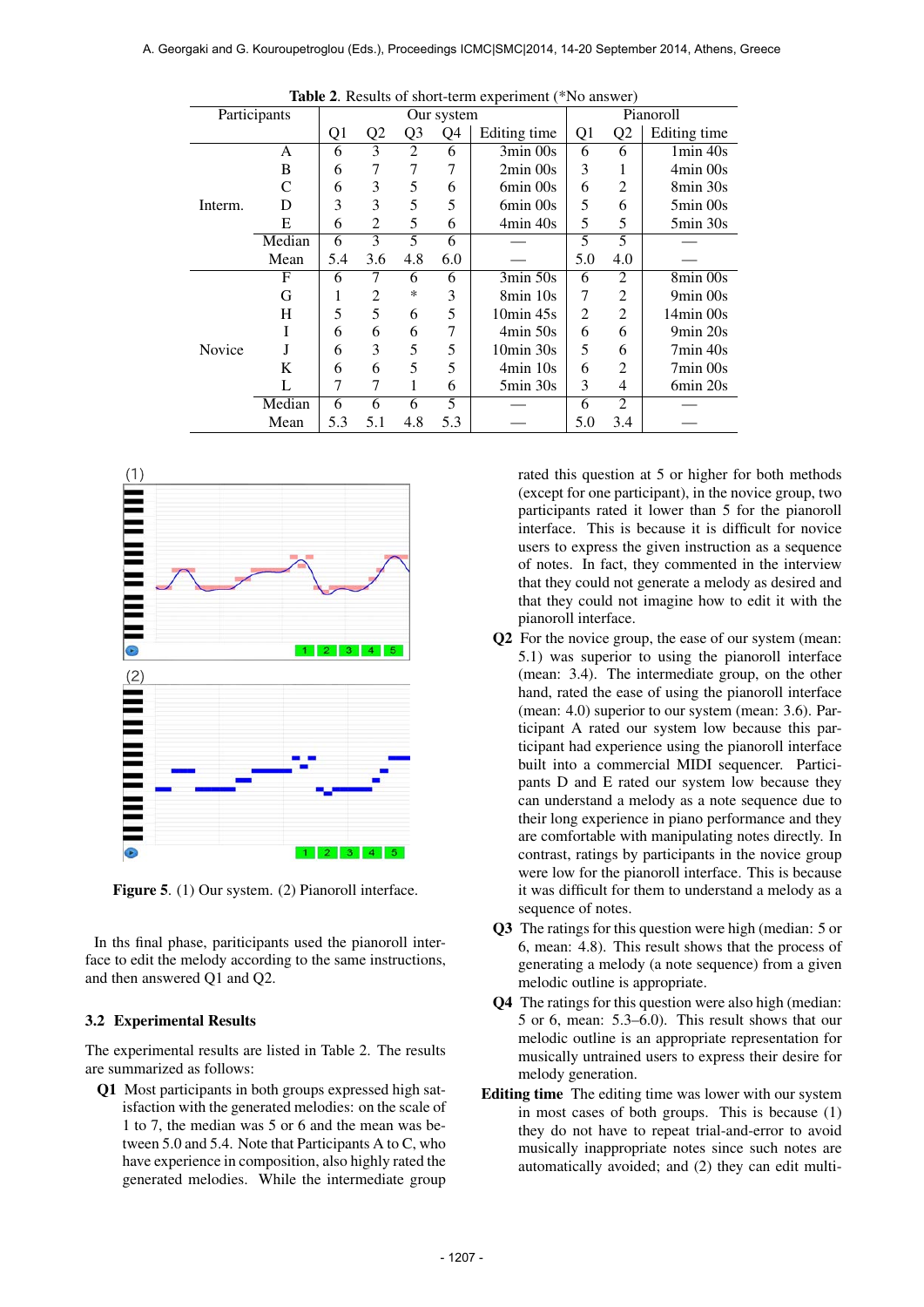ple notes with a single short operation.

#### 3.3 Future Issues Revealed through the Experiment

One of the most important issues to consider in the future is to enable users to adjust the parameters for melody generation. In particular, the degree of appearance of nondiatonic notes, which is defined by the state transition probabilities in the HMM, is an important parameter. An intuitive graphical user interface for controlling such a parameter will widen the variability of generated melodies. In fact, Participant B commented that he did not obtain a desired melody although he tried editing again and again. This comment implies a demand for greater ability to adjust parameters.

Finally, there was a comment that it was not easy to draw a melodic outline with a mouse. This problem can be solved by using a tablet PC.

## 4. LONG-TERM EXPERIMENT

We conducted a long-term experiment to observe how the opinions of musically untrained people changed during repeated sessions with melody editing. We were particularly interested in changes in participants' the standard of satisfaction with melodies, their desire for melody generation, and their thoughts while editing melodies.

#### 4.1 Experimental Conditions

The experiment was divided into practice and test phases:

- Practice: The participant was required to practice melody editing using a tablet PC every day. This practice could be done anywhere and at any time.
- Test: Once a week, the participant was required to come to our laboratory and edit a specified melody using the same tablet PC. During editing, the participant's screen was captured and recorded as a video. Afterward, the experimenter interviewed the participant while watching the video together.

The experiment was conducted for one month. Only our system (Figure  $5(1)$ ) was used; no comparison with the pianoroll interface was conducted. The participants for this experiment included three students (age: 22–24), none of which had experience playing an instrument or composing.

The instructions of each phase were as follows:

#### Practice:

- 1) Listen to three melodies. (The three melodies were prepared in advance using Orpheus [6] with the same lyrics and different parameters (harmony / rhythm). The lyrics were taken from "*Sekai Doyo Shu*"(a collection of Japanese translations of children's songs in the world) [9] at random.)
- 2) Choose two of the three melodies to edit.
- 3) Edit each of the chosen melodies as instructed below:
	- 3-1) Launch our system. A text box will appear.
	- 3-2) In the text box, input how you want to edit this melody; use natural language (specifically Japanese). (This input is regarded as a tentative goal of melody editing, but the actual goal can change during the editing.)

| <b>Table 3.</b> Results of long-term experiment |                                                                      |    |           |    |                                              |  |
|-------------------------------------------------|----------------------------------------------------------------------|----|-----------|----|----------------------------------------------|--|
|                                                 |                                                                      | Q1 | Q2        | Q3 | Avg. editing time                            |  |
|                                                 | 1st week                                                             | 6  | 6         | 6  | 3min30s                                      |  |
| A                                               | 2nd week                                                             | 7  |           | 6  | 3min20s                                      |  |
|                                                 | 3rd week                                                             | 5  | 5         | 5  | 3min <sub>00s</sub>                          |  |
|                                                 | 4th week                                                             | 6  | 6         | 7  | 2min40s                                      |  |
|                                                 | 1st week                                                             | 5  | 5         | 6  | 6min40s                                      |  |
| B                                               | 2nd week                                                             | 3  | 4         | 3  | 4min40s                                      |  |
|                                                 | 3rd week                                                             | 6  | 5         | 6  | 3min40s                                      |  |
|                                                 | 4th week                                                             | 6  | 5         |    | 3min30s                                      |  |
|                                                 | 1st week                                                             | 6  | 5         | 3  | $5\text{min}30\text{s}$                      |  |
| C                                               | 2nd week                                                             | 5  | 6         | 6  | 7min30s                                      |  |
|                                                 | 3rd week                                                             | 6  | 5         | 5  | 4min10s                                      |  |
|                                                 | 4th week<br>$\mathbf{r}$ and $\mathbf{r}$ and $\mathbf{r}$<br>$\sim$ | 7  | 6<br>1.00 |    | 4min50s<br>$\cdot$ 1<br>$\sim$ $\sim$ $\sim$ |  |

Participants A–C are different participants from those in the short-term experiment.

- 3-3) Start editing. (During editing, the participant can play back the current melody anytime. After listening to the current melody, the participant is asked to click one of the rating buttons 1 to 5. These rating buttons are used only to express satisfaction/dissatisfaction with the result of editing, and have no effect on the melody generation process.)
- 3-4) Finish editing when you are satisfied with the generated melody.

## Test:

Procedures during the test phase are same as during the practice phase. In this phase, after completing Steps 1 to 3, the experimenter interviewed each participant while watching video of the screen captured during melody editing. Participants were particularly asked to articulate their thoughts while editing and their feelings when listening to the generated melodies. Participants were also asked the following questions:

- Q1 Were you satisfied with the output melody?
- Q2 Did the generated melody match what you expected when drawing the outline?
- Q3 Was editing easy?

The answers to these questions were on a scale of one to seven.

#### 4.2 Experimental Results

In the last week of the experiment, all participants rated all questions equal to or higher than in the first week. These findings show that participants became familiar with our system and learned how to achieve melodies they liked with our system.

However, the results in the third week for Participants A and C and in the second week for Participant B were lower than in the previous weeks. This is because they got a stronger sense of what they wanted as they became familiar with melody editing. In fact, the participants often edited specific notes again and again, and said in the interview that they wanted to achieve a particular melody. This implies that the experience of melody editing with our system arouses musically untrained people to explore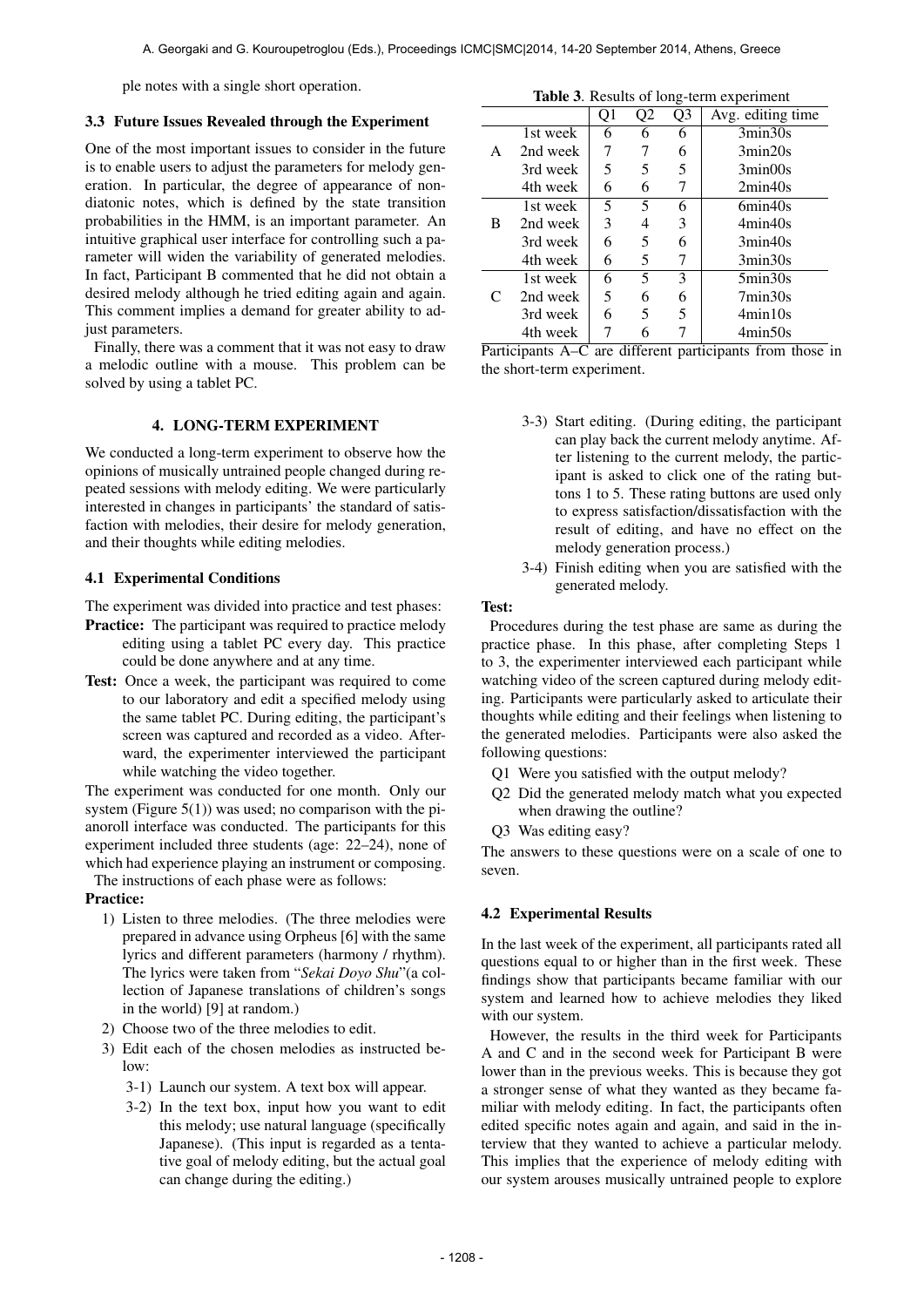melodies that they want and make their desire for certain melodies clearer.

When asked whether anything changed during the onemonth period, Participant A answered that he learned to anticipate the melody only by seeing the melodic outline on the screen and to expect what melody would be generated when drawing changes in the outline. These results show that our system is useful in improving the musical ability of untrained people, as well as supporting such people's composition.

#### 4.3 Future Issues Revealed through the Experiment

The most salient comment in the interviews was the demand to be able to edit specific notes. Because such comments were few in the first week, this demand was clearly enhanced by the experience of editing melodies at the outline level. In addition, there was a comment that the outline-level editing was suitable as a first step, but the participant came to want note-level editing as the experiment progressed. These comments show that the best solution will be an integration of outline-level and note-level editing strategies. In fact, we have developed a prototype system where users can seamlessly switch between the two editing strategies. Users can edit a melody first at the outline level and then (after finding note-level demands for the melody) at the note level. We conducted an experiment with this prototype system and obtained promising results, which will be reported in a separate paper.

Sometimes the generated melodies did not match the melodic outlines that participants drew. This is caused by constraints in the Viterbi search of the HMM. In the current settings of the state transition probabilities, the possibility of the appearance of C and G are high. In addition, the probability of transiting from a note to the same note is set low to avoid monotonous melodies. These settings sometimes make the generated melody deviate far from the drawn outline. A mechanism for adjusting such parameter settings will solve this problem.

## 5. CONCLUSION

In this study, we conducted short-term and long-term evaluations on a melody editing method based on melodic outlines that we proposed in a previous paper [7]. In particular, we focused on the five questions described in the Introduction. Through the experiments, we obtained the following answers to these questions:

- 1. Can musically untrained people grasp the characteristics of a melody from the melodic outline? Yes. In particular, they learned to anticipate a melody from the melodic outline after using the system for several weeks.
- 2. Is the pianoroll interface truly difficult for musically untrained people to use? Yes. The usability rating of the pianoroll interface by the novice group was low.
- 3. To begin with, do musically untrained people feel satisfaction/dissatisfaction with automatically generated melodies? (in other words, do they want a melody with a specific feature?)

Yes. They actually felt dissatisfaction with some melodies and tried to edit it to get a satisfactory melody.

4. Is the abstraction level of melodic outlines appropriate as a melody representation for musically untrained people to edit?

Yes. They successfully expressed what melody they wanted at the melodic outline level.

5. Will the answers to these questions change after continuously using our system for a long term? Yes. As they experienced melody editing with our system for a month, their intention of melody editing became clearer and more specific, and they became interested in more detailed, note-level melody editing.

In the future, we will extend our melody editing method based on discussions described in Sections 3.3 and 4.3.

Acknowledgments: This work was supported by JSPS KAKENHI Grant Number 26240025.

#### 6. REFERENCES

- [1] L. Hiller and L. Isaacson, "Musical composition with a high-speed digital computer," *Journal of Audio Engineering Society*, 1958.
- [2] C. Ames and M. Domino, "Cybernetic composer: An overview," in *Understanding Music with AI*, M. Balaban, K. Ebcioglu, and O. Laske, Eds. AAAI Press, 1992, pp. 186–205.
- [3] D. Cope, *Computers and Musical Style*. Oxford University Press, 1991.
- [4] J. A. Biles, "Genjam: A genetic algorithm for generating jazz solos," in *Proc. ICMC*, 1994.
- [5] D. Ando, P. Dahlstedt, M. G. Nordaxhl, and H. Iba, "Computer aided composition by means of interactive gp," in *Proc. ICMC*, 2006, pp. 254–257.
- [6] S. Fukayama, K. Nakatsuma, S. Sako, T. Nishimoto, and S. Sagayama, "Automatic song composition from the lyrics exploiting prosody of the japanese language," in *Proc. Sound and Music Computing*, 2010.
- [7] Y. Tsuchiya and T. Kitahara, "Melodic outline extraction method for non-note-level melody editing," in *Proc. Sound and Music Computing*, 2013, pp. 762– 767.
- [8] M. Marolt, "A mid-level representation for melodybased retrieval in audio collections," *IEEE Trans. Multimedia*, vol. 10, no. 8, pp. 1617–1625, 2008.
- [9] Y. Saijo and M. Mizutani, *Sekai Doyo Shu*. Fuzanbo, 1991, (in Japanese).

### A. EXCERPTS OF INTERVIEWS

#### A.1 Participant A

*1st week*

- —–At the beginning of the editing, what kind of melody did you want to make this melody?"
- Participant A Because notes in the latter half were a little high, I wanted to make some of them lower.
- What did you think when you listened to the result?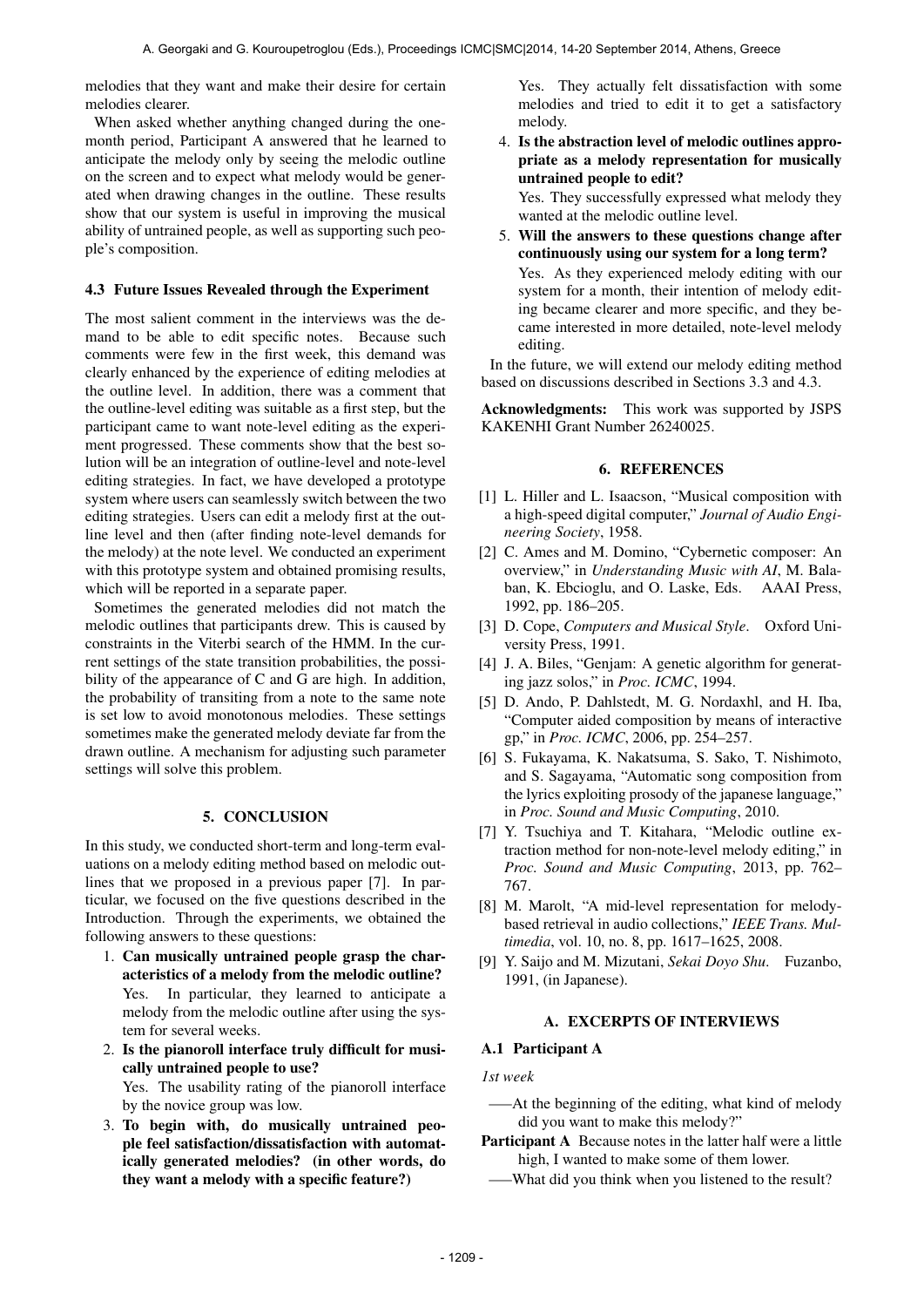A The melody drastically fell down in pitch at the edited part. So I made also the previous note a little lower. —–You clicked the button of Score 2. Why?

A Because the edited part was strange.

- —–What was your rating (out of 100) of the melody when
- you finished editing?

A 70.

*2nd week*

- —–You input "stir up" as your tentative goal of editing. What does this mean?
- A Going up, going down, going up, going down, ... something like that.
	- —–You made some notes very high.
- A Yes, I actually wanted to edit the melody this way. The editing was comfortable.
- —–After that, you repeatedly edited a note in the last measure.
- A While editing a melody, I came to want to move a specific note to a particular position. But I couldn't.
- —–What is your rating of your melody this week? A 90.

—–What is the reason for the 10 points subtracted?

A Because I wanted to edit the above-mentioned note.

*3rd week*

- —–You said you wanted to make notes in the third measure higher. How clear is this desire?
- A It succeeded to some extent. I'm interested in further notewise editing, though I'm not sure it will succeed.
	- —–What did you feel when listened to the edited melody?
- A It was different from expected.

—–What notes ?

- A Last three notes in the third measure. I felt they were strange, so I edited them.
- —–You edited these notes again and again. What melody did you aim for?
- A I wanted to make the three notes the same in pitch. But I couldn't.
- —–What is your rating of your melody this week?
- A 100. The final result was very good.
- —–Do you feel anything different compared to editing at the first week?
- A When drawing a melodic outline, I could anticipate the generated result a little.

## *4th week*

—–Do you find any changes during this period?

A I learned to imagine the melody only by seeing the screen.

(snip)

- —–You said that you wanted to make notes in the third measure higher. Did you have a more specific idea?
- A I wanted to make some notes at the end the same in pitch. I wanted to edit each note separately.
	- —–What was your impression of the generated melody?
- A It would be better if some of the last notes were a little higher.

—–So, you edited them in that way. Was the editing easy?

- A Yes. But, after that, I repeated the editing to make them same in pitch.
- —–What is your satisfaction with your melody?
- A 90 (out of 100).

## A.2 Participant B

*1st week*

- —–You wanted to make the notes of the first measure higher. Did you have more specific goal?
- Participant B The original melody had a repetition of the same note, so I wanted to make these notes scattered.
- —–At the beginning, you repeated editing without listening to the results.
- B I wanted to edit a specific note. But that note was not edited as intended.
- —–Indeed, sometimes a melody that is not along the outline was generated.

**B** I felt it was difficult to edit it.

—–What is your satisfaction with the generated melody?

B 3 (out of 5). Because I couldn't edit the notes I wanted to edit.

## *2nd week*

- —–How was the editing compared to the previous week's editing?
- B I easily edited in contrast to the previous week.
- —–Your goal was to make the melody more bright. You edited the melody so that it rises in pitch. Was it easy?
- B Yes, it was.
- —–You often edited the same part again and again.
- **B** I wanted to change a specific note to a particular pitch, but I couldn't.
- —–Does your goal become clearer while editing?
- B It is difficult. Rather, I wander from melody to melody through repeated editing and listening.
- —–What is your satisfaction with the generated melody?

- —–Why did you subtract 20 points?
- B Because the goal of editing was changed from the original goal. I'm often confused when better melodies are generated than what I originally imaged.

## *3rd week*

- —–You intended to make the first measure more bright. Was the generated melody as intended?
- B Yes. Editing a melodic outline was easy. The output melody was also good.
- —–Then, you edited the latter half. What did you intend?
- B While listening, I came to want to edit also the latter half. I succeeded in making a favorite melody.
- —–What is your rating of the melody you made?
- B 80.

**B** 80 (out of 100).